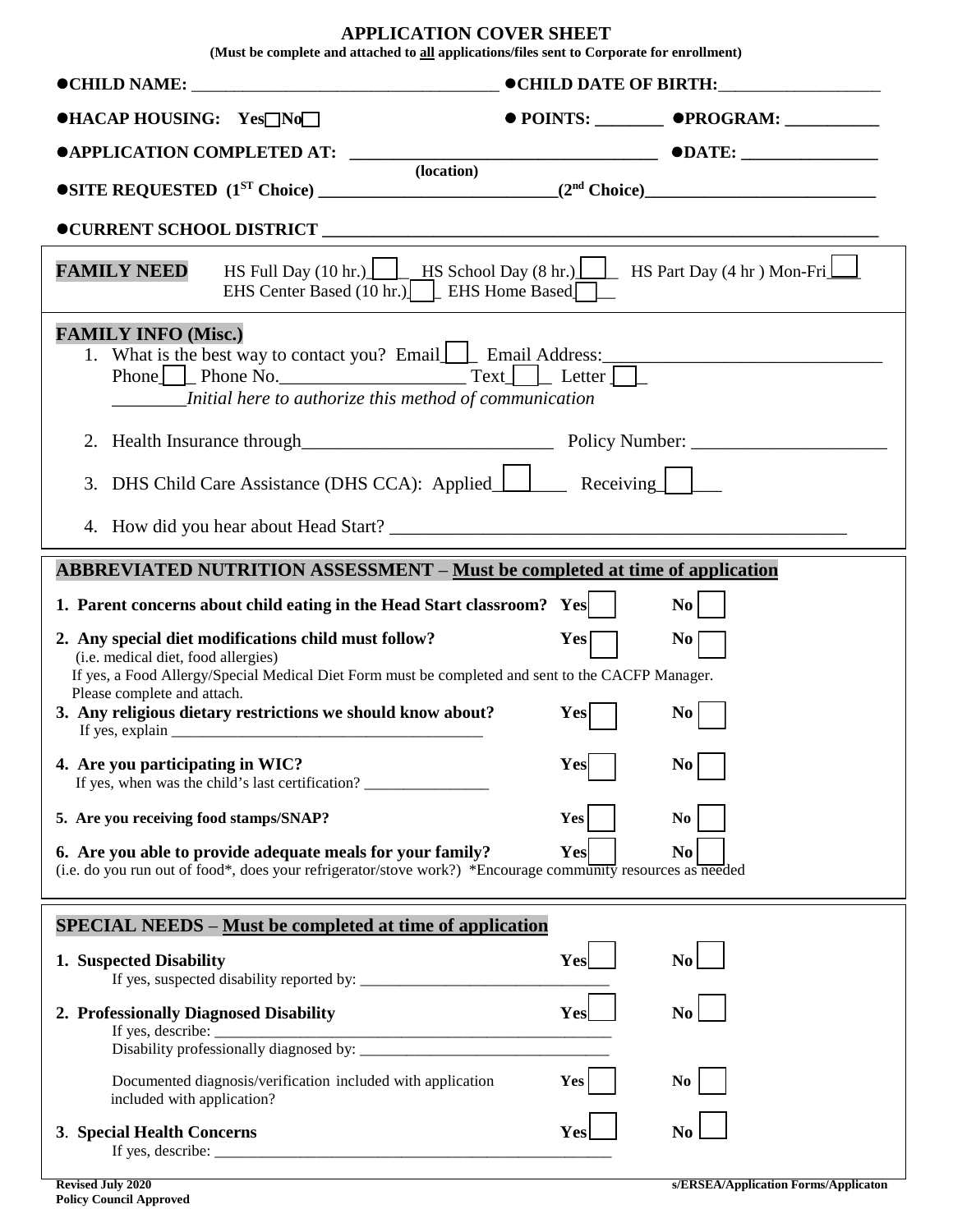| Hawkeye Area Community Action Program, Inc.<br>1515 Hawkeye Drive, PO Box 490, Hiawatha, IA 52233<br><b>Basic Intake Form - HS/EHS</b>                                                                                                                                                                                                                                                                                                                                                                                                                                |                                                                                                                         |                       |                              |                                                                                                                                     |     |                                                |                      | <b>Flag for Review</b><br>$Red - Health$<br>$Blue - Disability$<br>Yellow - Nutrition<br>Green - Other                                                    |                             |                         |         |  |
|-----------------------------------------------------------------------------------------------------------------------------------------------------------------------------------------------------------------------------------------------------------------------------------------------------------------------------------------------------------------------------------------------------------------------------------------------------------------------------------------------------------------------------------------------------------------------|-------------------------------------------------------------------------------------------------------------------------|-----------------------|------------------------------|-------------------------------------------------------------------------------------------------------------------------------------|-----|------------------------------------------------|----------------------|-----------------------------------------------------------------------------------------------------------------------------------------------------------|-----------------------------|-------------------------|---------|--|
|                                                                                                                                                                                                                                                                                                                                                                                                                                                                                                                                                                       |                                                                                                                         |                       |                              |                                                                                                                                     |     |                                                |                      |                                                                                                                                                           |                             | <b>ATTACH FLAG HERE</b> |         |  |
|                                                                                                                                                                                                                                                                                                                                                                                                                                                                                                                                                                       |                                                                                                                         |                       |                              |                                                                                                                                     |     |                                                |                      |                                                                                                                                                           |                             |                         |         |  |
|                                                                                                                                                                                                                                                                                                                                                                                                                                                                                                                                                                       |                                                                                                                         |                       |                              |                                                                                                                                     |     |                                                |                      |                                                                                                                                                           |                             |                         |         |  |
|                                                                                                                                                                                                                                                                                                                                                                                                                                                                                                                                                                       |                                                                                                                         |                       |                              |                                                                                                                                     |     |                                                |                      |                                                                                                                                                           |                             |                         |         |  |
| <b>HOUSING:</b> Own or Buying <b>Renting CHOmeless</b> (complete back page) <b>COther explain</b> (complete back page)<br><b>FAMILY TYPE:</b> Female single parent Male single parent DTwo parent Household                                                                                                                                                                                                                                                                                                                                                           |                                                                                                                         |                       |                              |                                                                                                                                     |     |                                                |                      |                                                                                                                                                           |                             |                         |         |  |
| Total # of Household Members: _____ #of children _____ By age: 0-3____ 4-5 ___                                                                                                                                                                                                                                                                                                                                                                                                                                                                                        |                                                                                                                         |                       |                              |                                                                                                                                     |     |                                                |                      |                                                                                                                                                           |                             |                         |         |  |
| Veteran in Family (indicate family member) <b>Native language if other than English:</b> Native language if other than English:                                                                                                                                                                                                                                                                                                                                                                                                                                       |                                                                                                                         |                       |                              |                                                                                                                                     |     |                                                |                      |                                                                                                                                                           |                             |                         |         |  |
|                                                                                                                                                                                                                                                                                                                                                                                                                                                                                                                                                                       | HOUSEHOLD MEMBERS (including yourself; If more than 5 members please continue on the back of this form)                 |                       |                              |                                                                                                                                     |     | Hispanic or                                    |                      |                                                                                                                                                           |                             |                         | Medical |  |
|                                                                                                                                                                                                                                                                                                                                                                                                                                                                                                                                                                       |                                                                                                                         | Name (first and last) | Relationship to<br>Applicant | Date of Birth                                                                                                                       | Sex | Latino<br>Yes No                               | Race                 | Ed.<br>Level                                                                                                                                              | Employment<br><b>Status</b> | Disability<br>Y or N    | Insur.  |  |
| Primary Adult                                                                                                                                                                                                                                                                                                                                                                                                                                                                                                                                                         |                                                                                                                         |                       |                              |                                                                                                                                     |     | □□<br>Yes No                                   |                      |                                                                                                                                                           |                             |                         |         |  |
| Secondary Adult<br>or Child                                                                                                                                                                                                                                                                                                                                                                                                                                                                                                                                           |                                                                                                                         |                       |                              |                                                                                                                                     |     | 8 Q                                            |                      |                                                                                                                                                           |                             |                         |         |  |
| Child                                                                                                                                                                                                                                                                                                                                                                                                                                                                                                                                                                 |                                                                                                                         |                       |                              |                                                                                                                                     |     | Yes No<br>$\Box$                               |                      |                                                                                                                                                           |                             |                         |         |  |
| Child                                                                                                                                                                                                                                                                                                                                                                                                                                                                                                                                                                 |                                                                                                                         |                       |                              |                                                                                                                                     |     | Yes No<br>⊓⊓                                   |                      |                                                                                                                                                           |                             |                         |         |  |
| Child                                                                                                                                                                                                                                                                                                                                                                                                                                                                                                                                                                 |                                                                                                                         |                       |                              |                                                                                                                                     |     | $\sum$ Yes $\sum$                              |                      |                                                                                                                                                           |                             |                         |         |  |
| <b>Education Level</b><br>COL-College/Advanced Training<br>G9-Grade 9 or less<br>CTG-Training Cert.<br>G10-Grade 10<br>HSG-High School Grad<br>G11-Grade 11<br>GED-General Education Diploma<br>G12-Grade 12                                                                                                                                                                                                                                                                                                                                                          |                                                                                                                         |                       |                              | Codes<br><b>Employment Status</b><br>$F$ -Full Time $(28 + hrs/wk)$<br>P-Part Time<br>R-Retired or Disabled<br>T-Training or School |     |                                                |                      | <b>Medical Insurance</b><br>XIX<br>B-Full Time & Training<br>L-Part Time & Training<br>Hawk-I<br>S-Seasonally Employed<br>Private<br>U-Unemployed<br>None |                             |                         | Other   |  |
| <b>INCOME SOURCES</b><br><b>Emergency Contacts</b><br><b>**Proof of Income will be required to process application</b><br>(Other than parents)<br>Income received in the last year (check all that apply)<br>#1                                                                                                                                                                                                                                                                                                                                                       |                                                                                                                         |                       |                              |                                                                                                                                     |     |                                                |                      |                                                                                                                                                           |                             |                         |         |  |
| Work<br>SSI                                                                                                                                                                                                                                                                                                                                                                                                                                                                                                                                                           | Primary Adult<br>Secondary Adult                                                                                        |                       |                              |                                                                                                                                     |     |                                                |                      |                                                                                                                                                           |                             |                         |         |  |
| FIP/TANF/SNAP<br>Unemployment                                                                                                                                                                                                                                                                                                                                                                                                                                                                                                                                         | Social Security<br>Phone: $H/C/M/W$ : ()<br>Emergency Contact? ■ Yes ■ No<br><b>Release To?</b><br>$\Box$ Yes $\Box$ No |                       |                              |                                                                                                                                     |     |                                                |                      |                                                                                                                                                           |                             |                         |         |  |
| Scholarships<br>Grants<br>Child Support                                                                                                                                                                                                                                                                                                                                                                                                                                                                                                                               |                                                                                                                         |                       | #2                           |                                                                                                                                     |     |                                                |                      |                                                                                                                                                           |                             |                         |         |  |
| Other (explain)                                                                                                                                                                                                                                                                                                                                                                                                                                                                                                                                                       |                                                                                                                         |                       |                              |                                                                                                                                     |     |                                                |                      |                                                                                                                                                           |                             |                         |         |  |
| Name                                                                                                                                                                                                                                                                                                                                                                                                                                                                                                                                                                  | Doctor:                                                                                                                 |                       |                              | <b>Release To?</b>                                                                                                                  |     | <b>Emergency Contact?</b> $\Box$ Yes $\Box$ No | $\Box$ Yes $\Box$ No |                                                                                                                                                           |                             |                         |         |  |
| Address:                                                                                                                                                                                                                                                                                                                                                                                                                                                                                                                                                              |                                                                                                                         | City: State:          |                              |                                                                                                                                     |     |                                                |                      |                                                                                                                                                           |                             |                         |         |  |
| Name                                                                                                                                                                                                                                                                                                                                                                                                                                                                                                                                                                  | Dentist:                                                                                                                | Phone:                |                              |                                                                                                                                     |     |                                                |                      |                                                                                                                                                           |                             |                         |         |  |
| Address:                                                                                                                                                                                                                                                                                                                                                                                                                                                                                                                                                              |                                                                                                                         | City: State:          |                              | Address: City: City: State                                                                                                          |     |                                                |                      |                                                                                                                                                           |                             |                         |         |  |
| I have carefully reviewed the information in this form and by signing this application, certify to the best of my knowledge and belief that all information in this application<br>is true and correct. I further understand that this is an application for services that are paid with federal funds and that intentionally providing misleading, inaccurate or<br>untruthful information of a material nature could result in dis-enrolling my child from Head Start Early Head Start and is considered fraud and could have serious legal<br>consequences for me. |                                                                                                                         |                       |                              |                                                                                                                                     |     |                                                |                      |                                                                                                                                                           |                             |                         |         |  |

| <b>Verify</b><br>$\cdot$ $\cdot$<br>AG T<br>$\mathbf{C}$<br>Member:<br>$\sqrt{1}$<br>Stat<br>. |  | Jate |
|------------------------------------------------------------------------------------------------|--|------|
|------------------------------------------------------------------------------------------------|--|------|